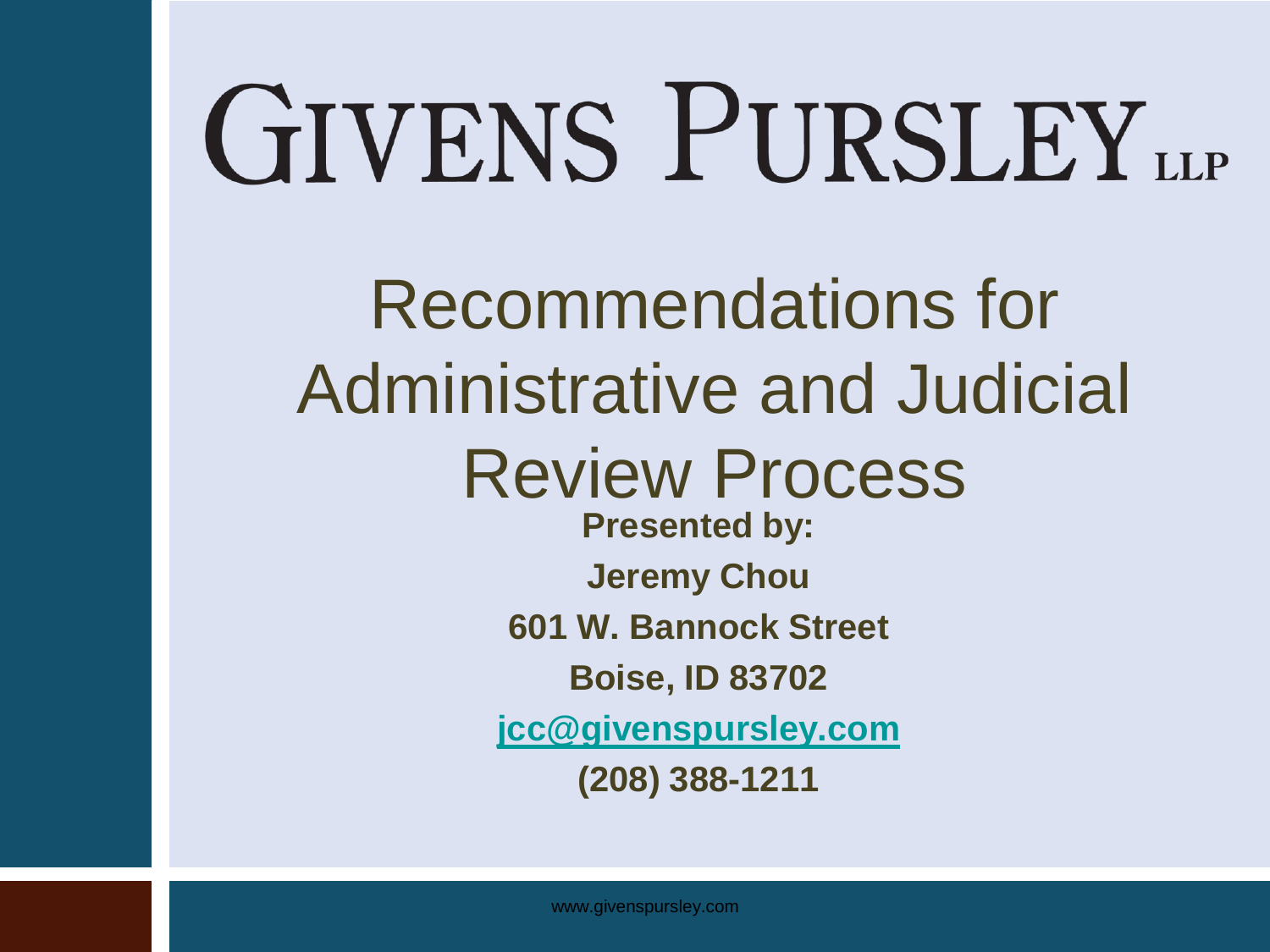#### **Fairness is the Backbone of Public Procurement**

**"It is public policy that all firms should have an equal chance of obtaining government business. Competition is the cornerstone of the government procurement process."**

Michael Anser, "A Guide to *Public Procurement* for Elected Officials and Public Sector Managers (2009), pg. 7.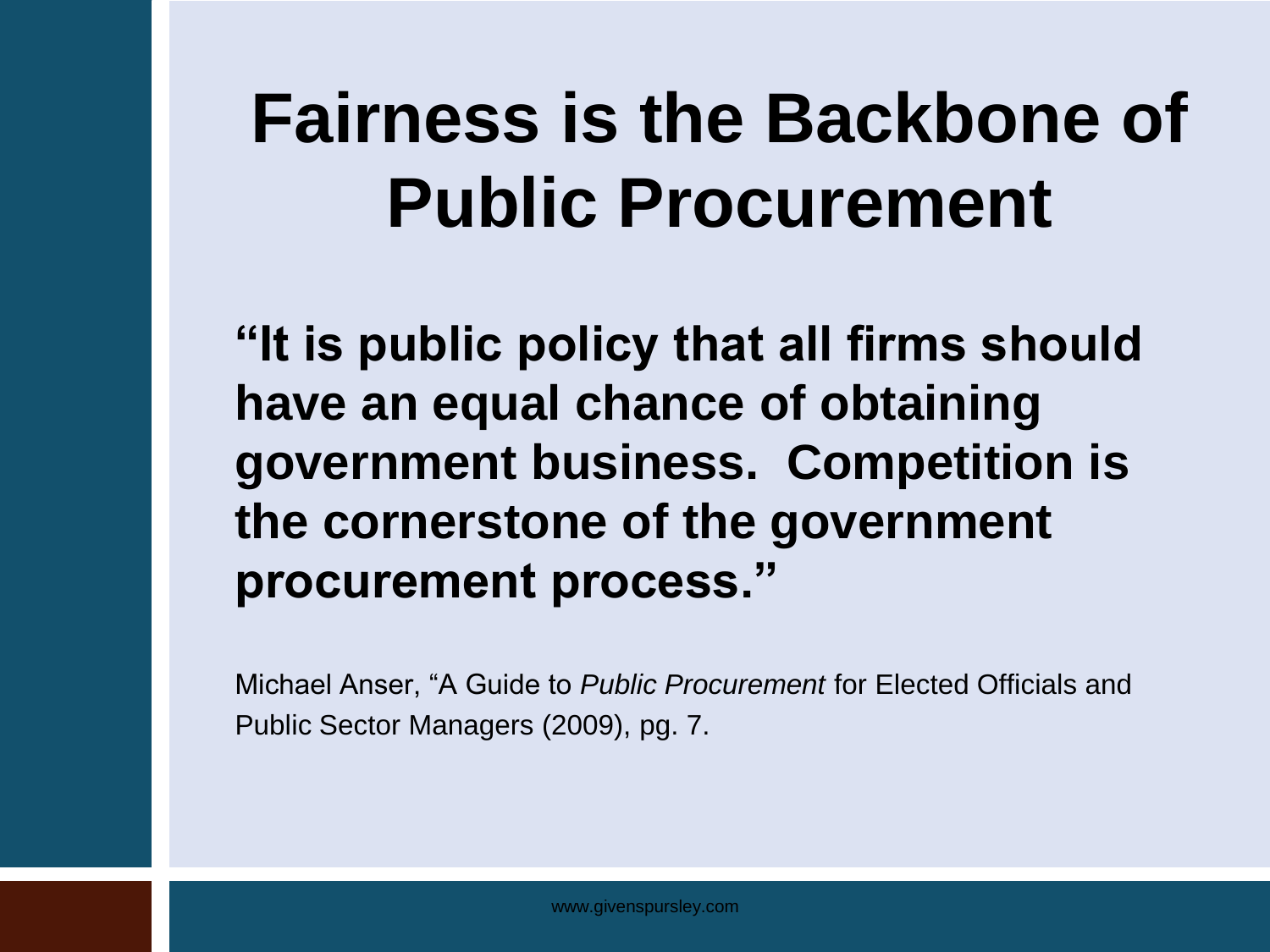### **HJR 5 is All About Accountability**

**By Idaho Sen. Brent Hill R-Rexburg, Oct 19, 2016**



**"[G]overnment agencies promulgate rules and regulations having the effect of law, but with little or no accountability. Agencies consist of unelected government officials that often do not understand the impact of their rules and regulations on Idaho families, farmers, ranchers and small businesses.** 

**"To prevent state agencies from implementing burdensome and unnecessary rules, Idaho's legislature reviews the rules and rejects those that are overreaching.**

**\* \* \***

**\* \* \*** 

**America's Founders envisioned a system of government with a balance of power within three branches. It was designed to prevent any person or group from gaining excessive power. When that balance of power blurs, it impacts all citizens.**

http://www.idahopress.com/opinion/quest\_opinions/hjr-is-all-about-accountability/article\_3a3c6862[e28d-51a4-9216-9614cea03c4b.html](http://www.idahopress.com/opinion/guest_opinions/hjr-is-all-about-accountability/article_3a3c6862-e28d-51a4-9216-9614cea03c4b.html)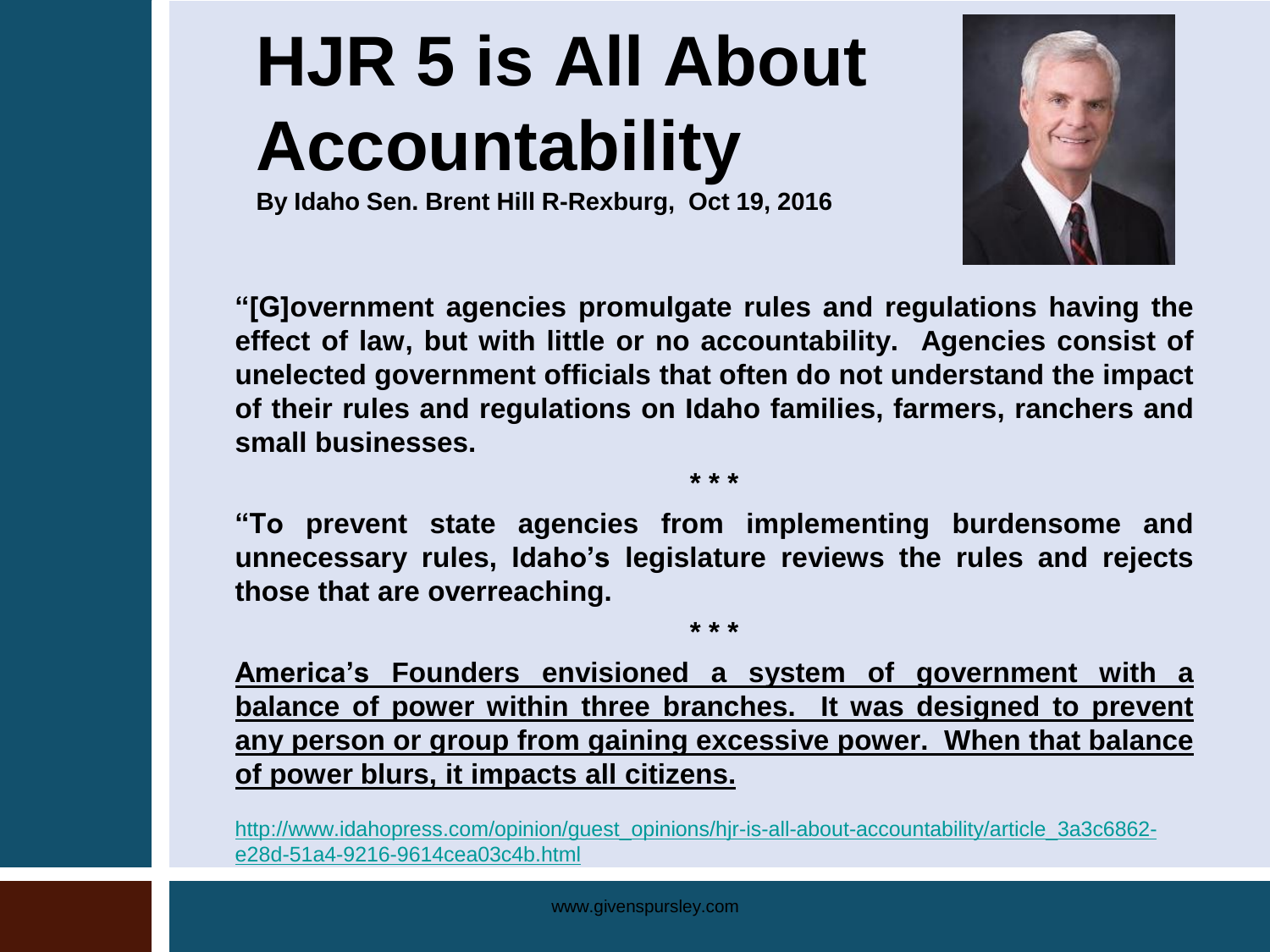#### **Reader Comment: Bedke: Vote for Constitutional Amendment**



**By Scott Bedke, Oct 19, 2016**

**"Our nation was founded on a system of government with three coequal branches of government, each with its own role to play. The balance of power among these three branches helps guarantee that no single person or group can gain excessive power."**

[http://magicvalley.com/news/opinion/columns/reader-comment-bedke-vote-for-constituional](http://magicvalley.com/news/opinion/columns/reader-comment-bedke-vote-for-constituional-amendment/article_3054aa86-1e9d-522e-9069-343fc5fe07d3.html)[amendment/article\\_3054aa86-1e9d-522e-9069-343fc5fe07d3.html](http://magicvalley.com/news/opinion/columns/reader-comment-bedke-vote-for-constituional-amendment/article_3054aa86-1e9d-522e-9069-343fc5fe07d3.html)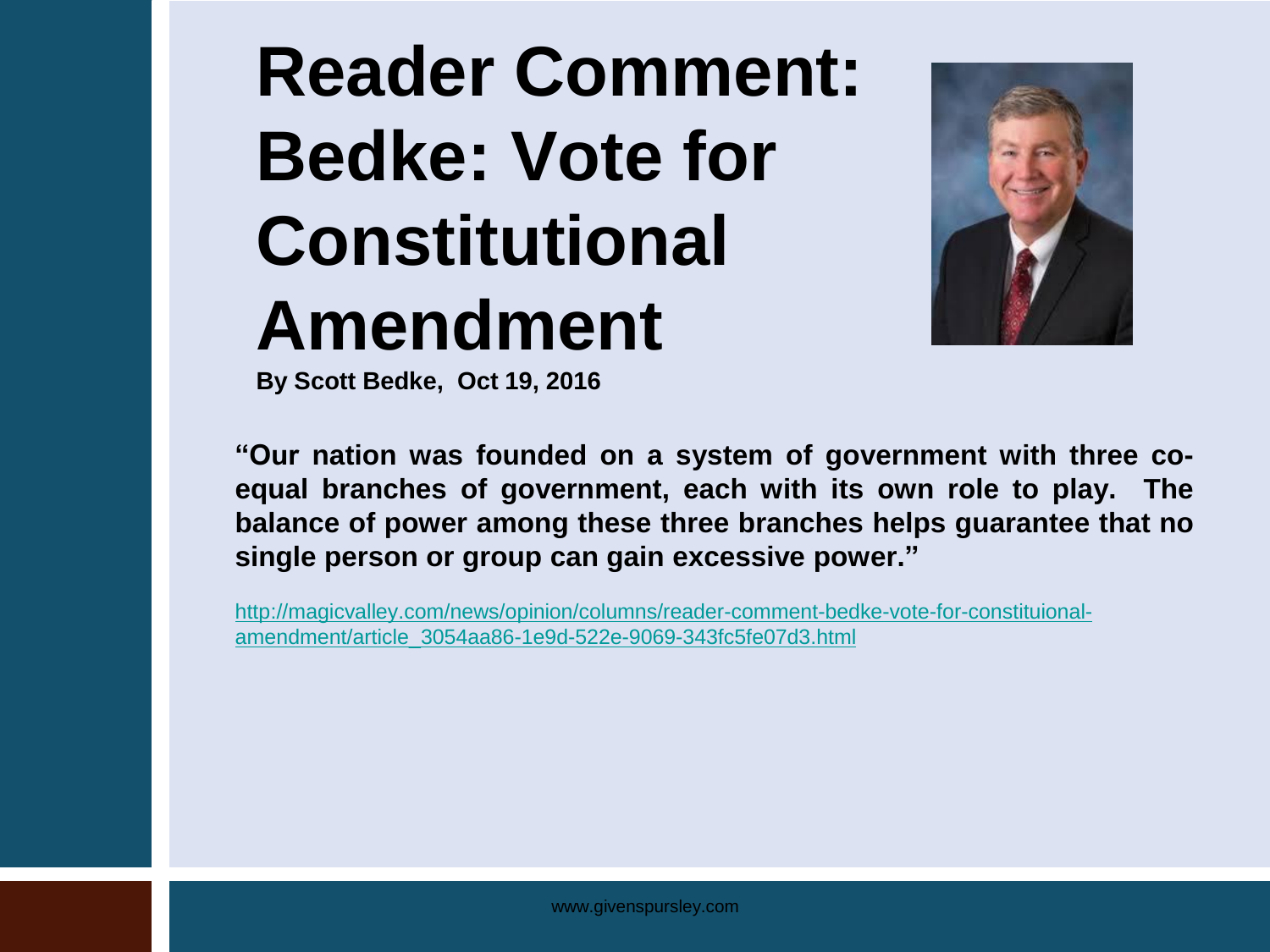#### **The Proposed Legislation**

www.givenspursley.com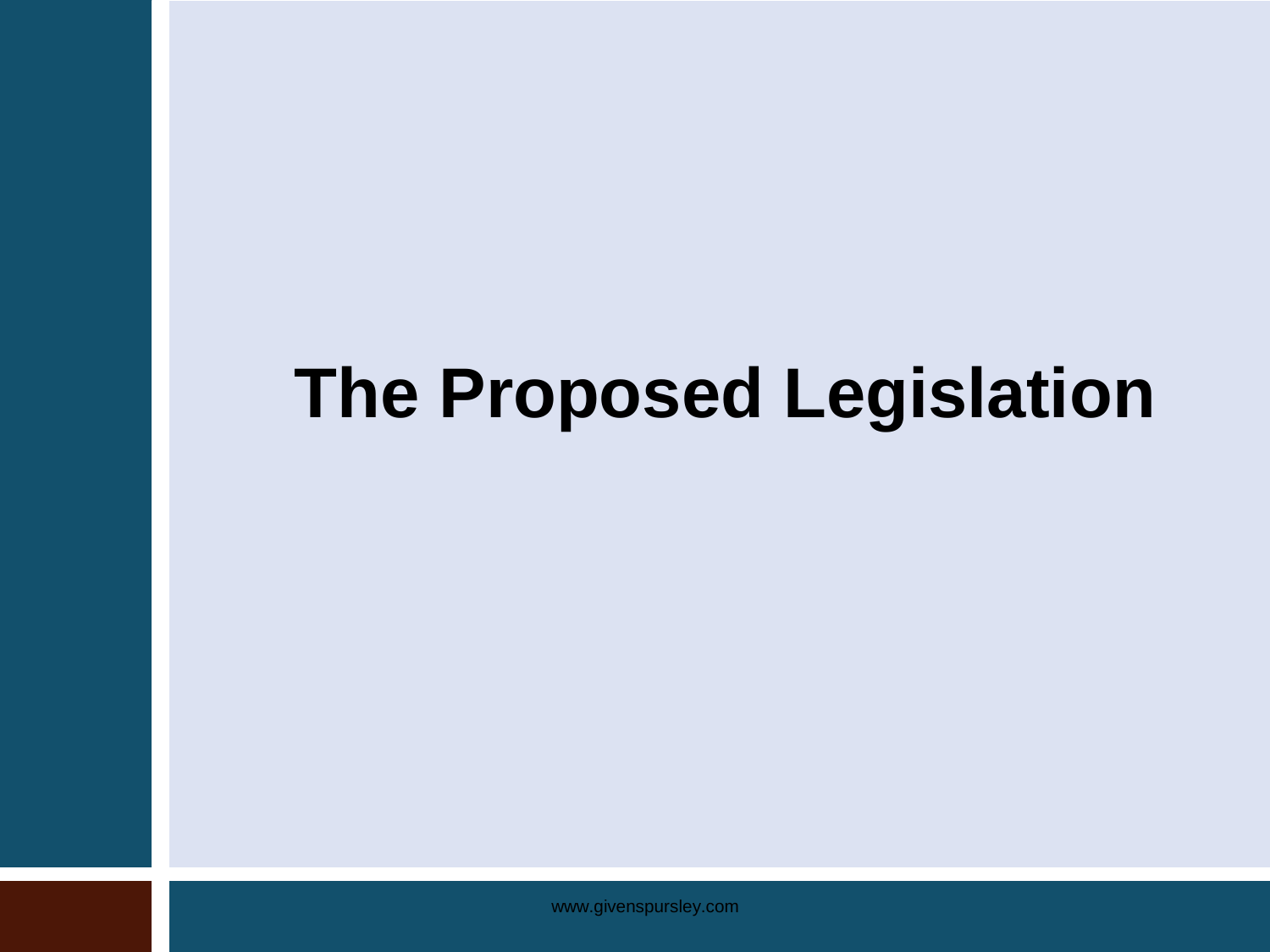## **Standard of APA Review**

67-5279(1) The court shall not substitute its judgment for that of the agency as to the weight of the evidence on questions of fact.

(3) When the agency was required by the provisions of this chapter or by other provisions of law to issue an order, the court shall affirm the agency action unless the court finds that the agency's findings, inferences, conclusions, or decisions are:

- (a) in violation of constitutional or statutory provisions;
- (b) in excess of the statutory authority of the agency;
- (c) made upon unlawful procedure;
- (d) not supported by substantial evidence on the record as a whole; or
- (e) arbitrary, capricious, or an abuse of discretion.

If the agency action is not affirmed, it shall be set aside, in whole or in part, and remanded for further proceedings as necessary.

(4) Notwithstanding the provisions of subsections (2) and (3) of this section, agency action shall be affirmed unless substantial rights of the appellant have been prejudiced.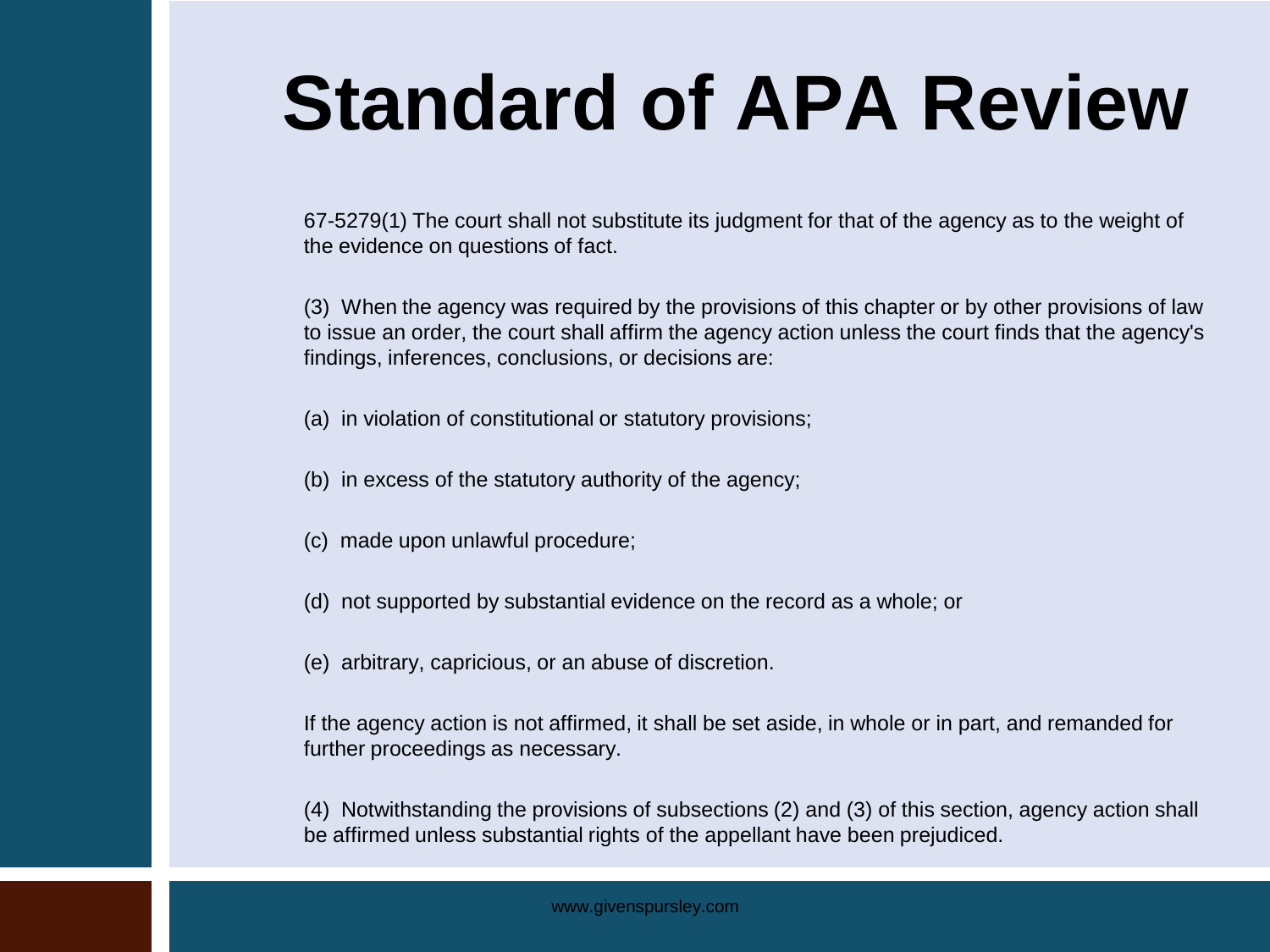#### **Narrowly Tailored to Avoid Misuse**

- A contested case is only available to contracts worth \$5 million or more. Narrowly tailored to limit the amount of contested cases the Department will get.
- A contested case is available only if requested by the Vendor. This makes a vendor analyze the pros and cons before asking for a contested case. Still have other non-contested case options.
- Attorney fees and costs are awarded to the prevailing party. This cuts down on frivolous requests for contested cases by vendors and visa-versa with the Department dismissing appeals without careful analysis.
- The draft incorporates the Department's request for extension of deadlines to accommodate public records requests.